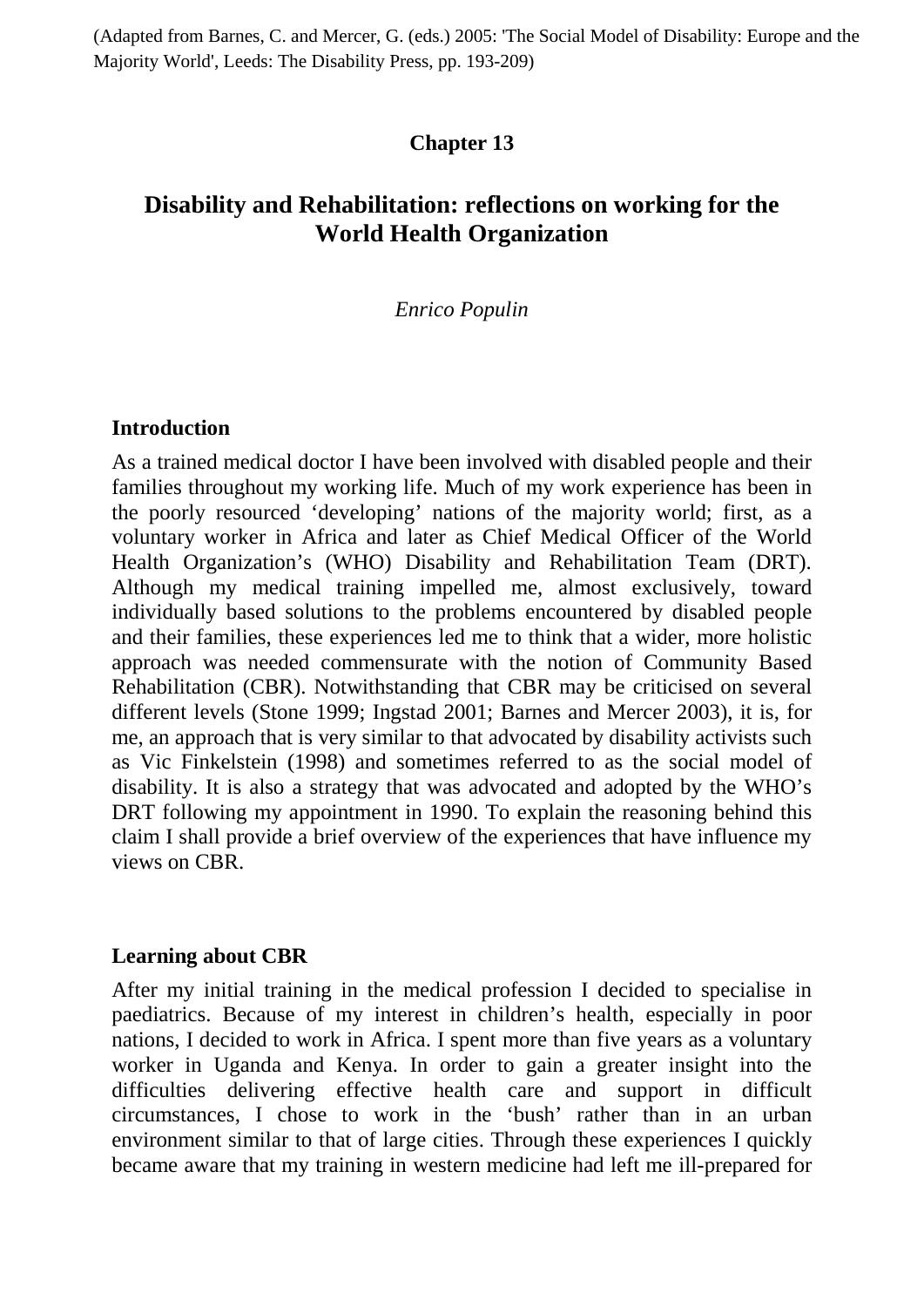the situation in Africa, where the resources, including hospitals, trained staff and essential drugs, necessary for the delivery of the most basic of health 'care' services are extremely scarce. These experiences taught me that apart from our involvement in emergency health situations, such as injuries resulting form accidents, the most important intervention that medical and rehabilitation professionals could make is to provide health education to the general population. The aim is to give them the knowledge and skills to take responsibility for the prevention and management of minor diseases.

Upon my return to Italy and practice in western medicine I specialized further in children's neuropsychiatry. After a short while I was appointed as head of a children's rehabilitation department based in a hospital in which many multi-disciplinary teams were operating. It soon became evident that interprofessional rivalries within these groups were preventing them from functioning effectively. This was because individual doctors and rehabilitation professionals in the team tended to prioritise their own particular interests and involvement with patients, and they were not sharing information with colleagues. Also, as the multi-disciplinary team was staffed mainly by professionals 'allied to medicine' they concentrated almost exclusively on the bio-medical components of health. In so doing they overlooked the social elements of the health experience: in particular, that good health depends on the individual's sense of physical, mental and social well-being.

Through these observations I began to realise that the conventional individualistic medical approach to disability and rehabilitation could not provide disabled people with the facilities and support needed to achieve equal opportunities within their communities. Whilst retaining the role as Chief of the Interdisciplinary Team, I later accepted the role of Social Co-ordinator for Rehabilitation in the region. This gave me the opportunity to work with local municipal officials and council leaders. Through this involvement I tried to convince them that successful rehabilitation is about far more than medical interventions and treatments, and that it involves the entire community. Furthermore, they, as local leaders and policy makers, had a responsibility to ensure the well-being of all their citizens including disabled people.

Concerned that I would lose the insights and skills that I had learnt in Africa, I then returned to voluntary work with an Italian non-government organisation (NGO) working with people with leprosy. After joining this organisation I moved to India where I was involved in a community based support programme for people with leprosy in the slums of Bangalore. Here I witnessed first hand the stigma associated with leprosy and disability generally. It was also evident that the stigma associated with disability not only affects the individuals with impairment, but also their families, and. in the case of leprosy,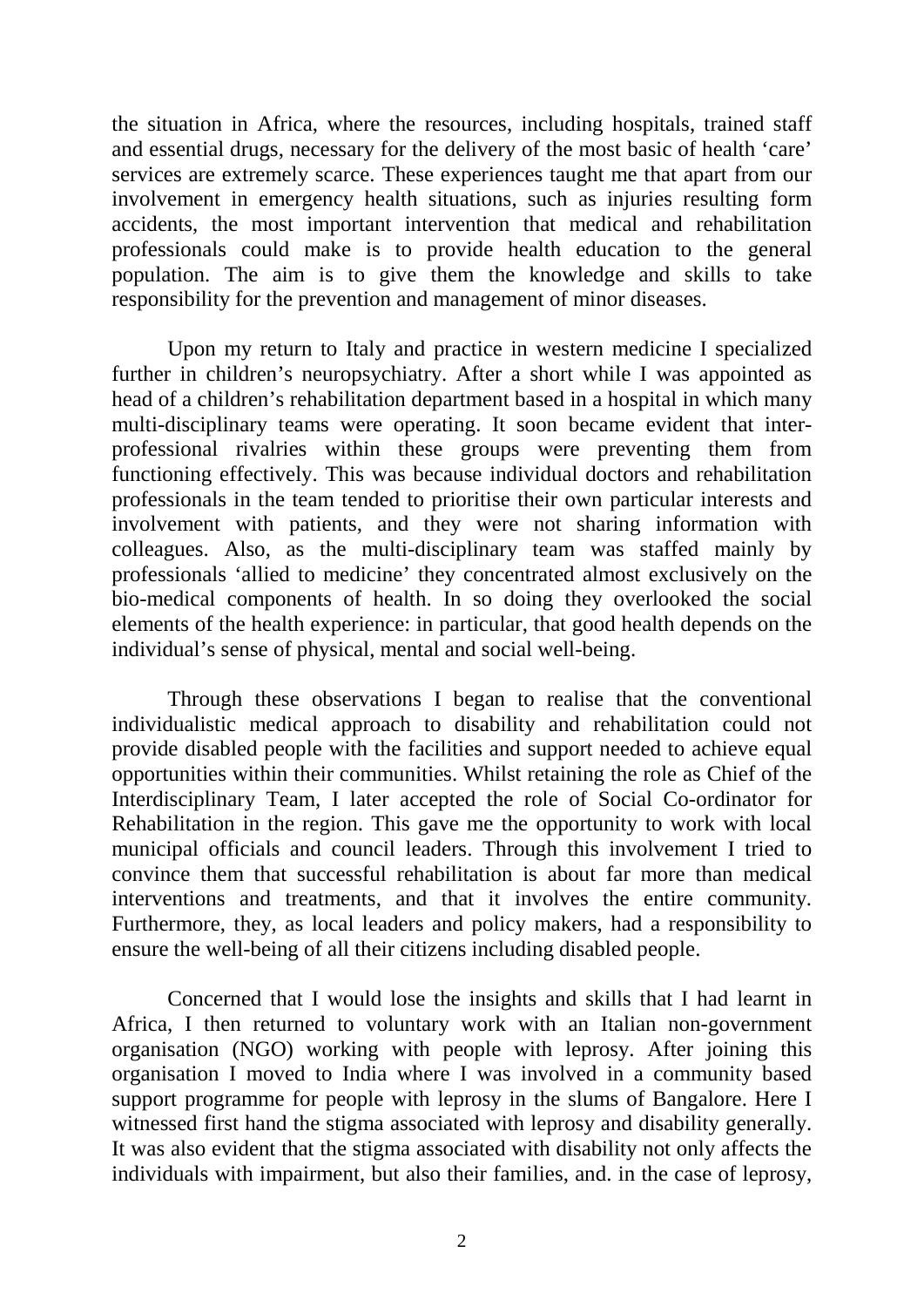the professionals that work with them. Taken together these first hand experiences re-affirmed my growing conviction that in order to support disabled people in their own homes and reduce or eliminate stigma altogether it is necessary to educate the wider community that disability is almost always bound up with poverty and hardship.

While working with the NGO the organisation became involved with the WHO's Disability and Rehabilitation programme. At a meeting at their offices in Geneva, I met the then Director of the WHO DRT who invited me to observe and contribute to the establishment of WHO CBR schemes in developing countries on behalf the Italian NGO. The idea of launching a CBR type programme had been introduced in 1976 and adopted by the World Health Assembly later in the same year. The programme was presented as part of the strategy toward *Health for All by the Year 2000* (WHO 1988). It was aimed mainly at developing countries and was the first attempt to create a world-wide model that could be applied across very different cultures (Ingstad 2001). Subsequently, governments were encouraged to co-operate with the WHO and NGOs to plan for the setting up of CBR projects within the context of primary health care (PHC) (WHO 1982).

For the WHO primary health care:

is the central focus of health reform. It places a variety of services in the community's environment. Although the services lie largely within the domain of health professionals, PHC also incorporates community participation and promotes the concept of community ownership over health (WHO 1998: 4).

During trips to Burma and Mauritius I learned a great deal about CBR and was particularly impressed by the way in which this approach attempted to bring together the medical and social aspects of the rehabilitation process.

The major objectives of CBR are to ensure that persons with disabilities are able to maximise their physical and mental abilities, have access to regular services and opportunities, and achieve full social integration within their communities and societies (WHO 1998: 4).

Before implementing CBR in developing countries I felt it would be both beneficial and instructive to introduce a similar strategy to the area in Italy where I was still employed as the social co-ordinator for the regional rehabilitation programme. The reasoning behind this course of action stems from my sincere conviction that it is not proper to implement a CBR type approach in countries with few medical and rehabilitative if it is not equally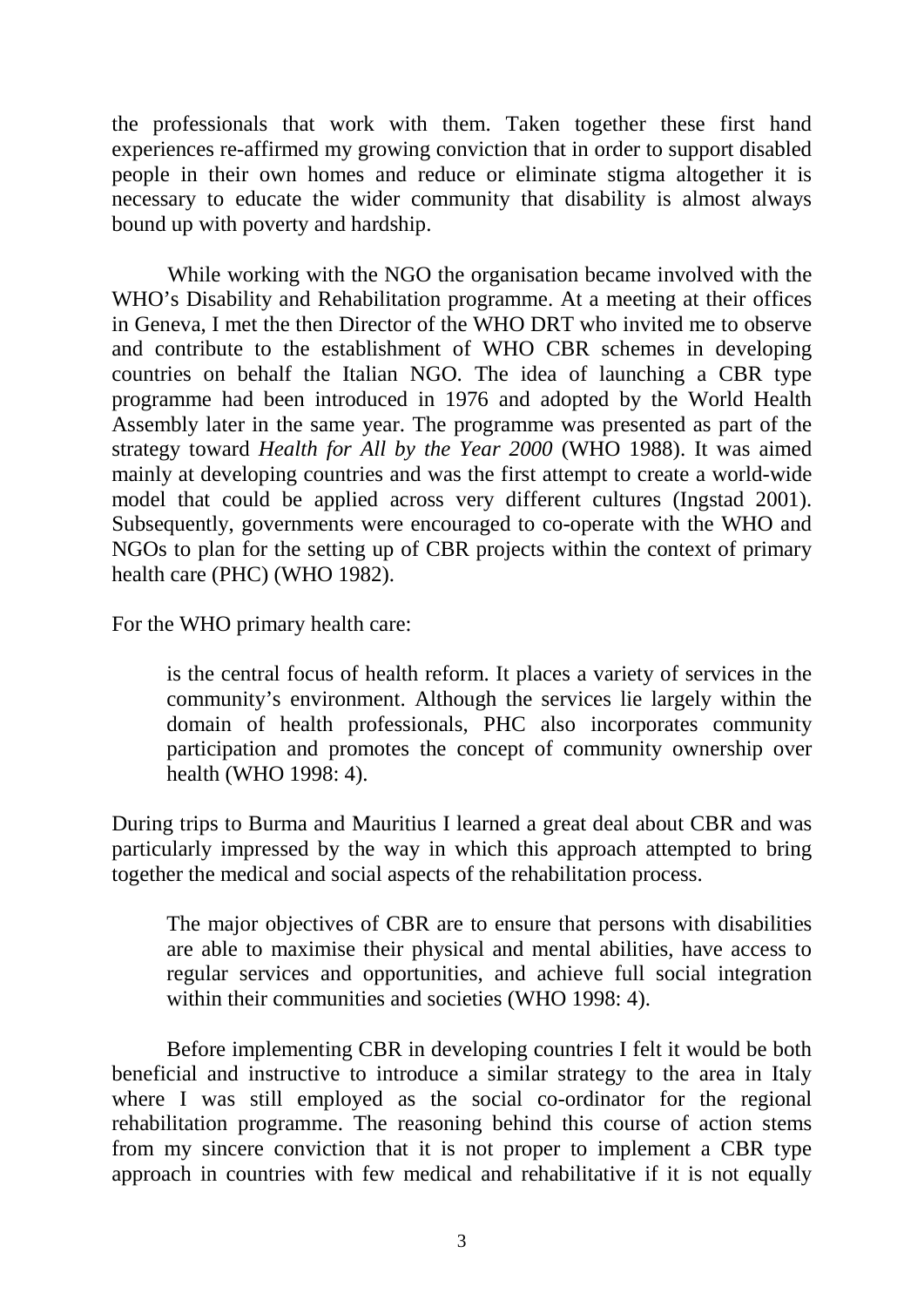applicable to other social and environmental contexts. With hindsight, it was not an easy task to introduce CBR in Italy. This was mainly because the majority of the professionals involved held the view that CBR was ideally suited to the needs of those working in the developing world, but it was not applicable to the situation in developed nations and, therefore, not for them. Despite these reservations we devised and established a small CBR scheme as a pilot project. In a relatively short space of time the sceptics quickly realised that the constructive involvement of family members, neighbours and teachers in the rehabilitation process helped produce more positive results.

In 1990, I was appointed Chief Medical Officer for the WHO DRT. I was impressed by the CBR programme already in place and made plans to develop it further. Drawing on previous experience a key aim was to equip volunteers and family members with the knowledge and skills to provide rehabilitation services and support to people with impairments living in rural areas where there are no specialists. In the initial stages of the programme several pilot projects were set up in which voluntary workers were trained by international rehabilitation consultants.

However, although these projects were supported by donor organisations, it was not possible to implement this strategy in large rural areas due to a chronic shortage of funds. Further, disabled people's organisations were cynical about the benefits of CBR. They considered it an inappropriate strategy because the services were provided by family members and volunteers rather than by professionals and specialists and, therefore, lacked the quality of provision and support that was assumed to be available to other sections of the community. In response we tried to consider how primary health care professionals could provide rehabilitation as specified in the WHO's (1988) Declaration of Alma-Ata. Certainly we believed that in all countries, even the poorest, disabled people should have access to similar services and support that is available to all citizens, regardless of the degree or nature of impairment and, also, that they be served by the same health care system.

#### **Implementing CBR**

As already noted, a significant justification for the implementation of the CBR programme was the successful integration of disabled people into the community. But from the outset one of the main problems encountered when implementing CBR through existing governmental health care systems was the severe shortage of trained rehabilitation specialists in poor nations. Moreover, most of these worked in the large cities or the nation's capital while in rural areas medical services are usually provided by nurses. In order to overcome this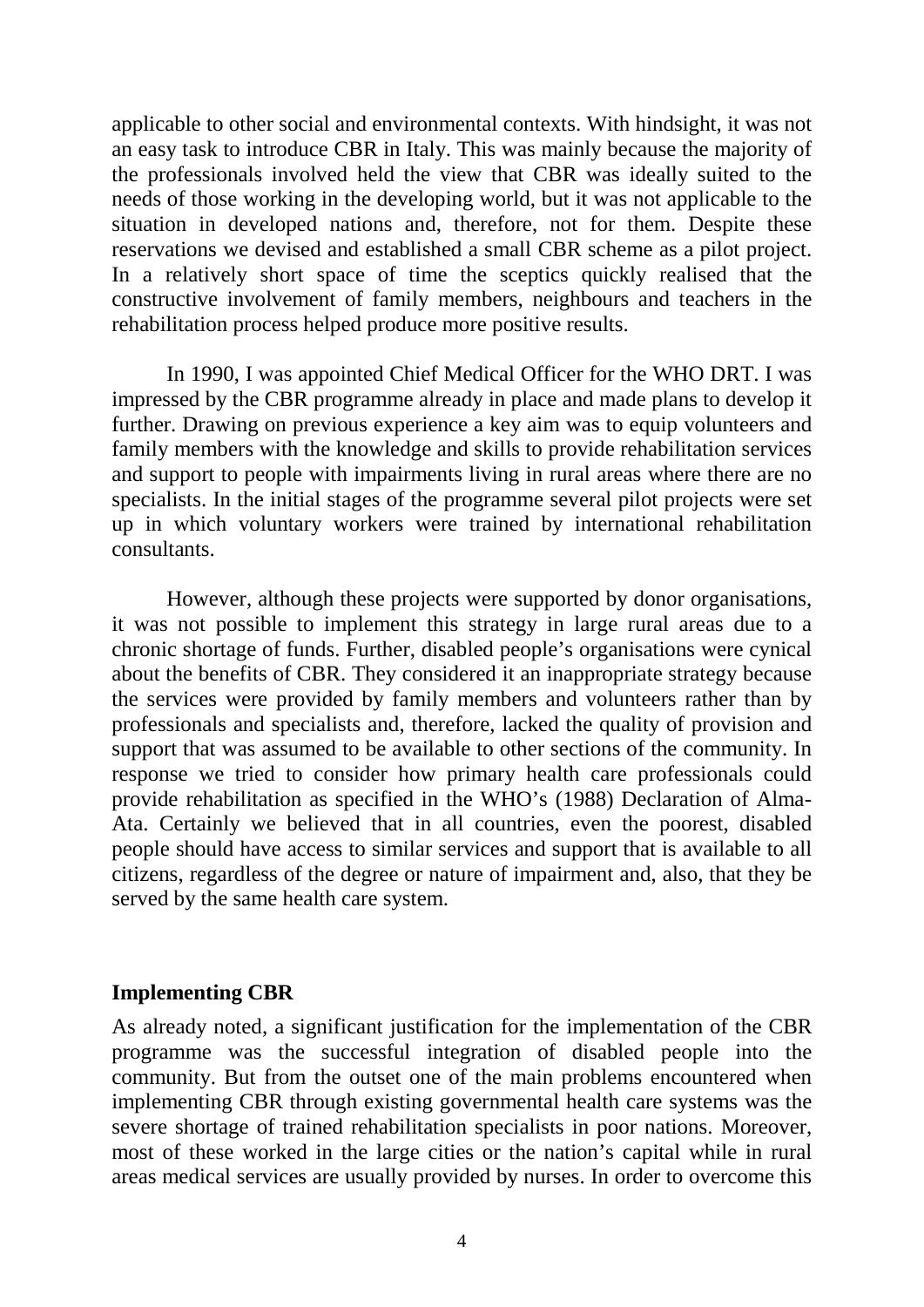problem we devised a two way communication system whereby relevant information could be transferred from primary health care workers in rural areas to rehabilitation specialists working in cities and back again. In this way workers in the field could access specialist knowledge.

Several countries including Mongolia and Indonesia agreed to support pilot projects. These early schemes provided the kind of information needed for effective implementation. For example, established practice was for technical aids and assistive devices to be stored and distributed from a central location: usually in a large city. It was evident from the experiences of people working at a pilot scheme in Vietnam that the management and delivery of such items as prosthetics was significantly improved through the involvement of community based primary health care workers. it was also apparent that before the effective transfer of knowledge was possible, if was necessary to identify the different organisational levels involved in the national health care system. In general, three levels were identified; community, district and regional/central levels. It was also clear that regionally based specialists could not be held responsible for training rehabilitation workers at both the district and community levels as it would undermine the role of district level staff and their relationship with community based workers. To resolve the problem it was necessary to develop a cascade approach to training. Regional staff train district staff who, in turn, are responsible for training community workers. Also, to ensure that the flow of knowledge is both accurate and effective, follow-up and re-training schemes were incorporated into the training programme.

The WHO is concerned with the promotion and development of a holistic model of health care and support for all citizens. In reality though, its involvement with Member States' Ministries of Health mean that its main activities are inevitably limited to medical considerations and physical well being. Although many disabled people's organisations are concerned about the lack of adequate medical services in developing countries, their main concern tends to relate to disabled people's social well being and their exclusion from educational and economic activities. Whilst these considerations are outside the DRT's brief and are covered by various United Nations (UN) agencies, where possible we decided to adopt a multi-sectoral approach.

This approach was adopted in various countries including Guyana, Nepal, Cambodia and Eritrea. It involved co-ordinating policy initiatives at the national level that involved several government departments including health, social welfare, education and labour. However, we encountered several problems. First, whilst many health departments have staff working at the regional and community levels they are concerned solely with primary health care and are not equipped to adopt a multi-agency approach to health and rehabilitation.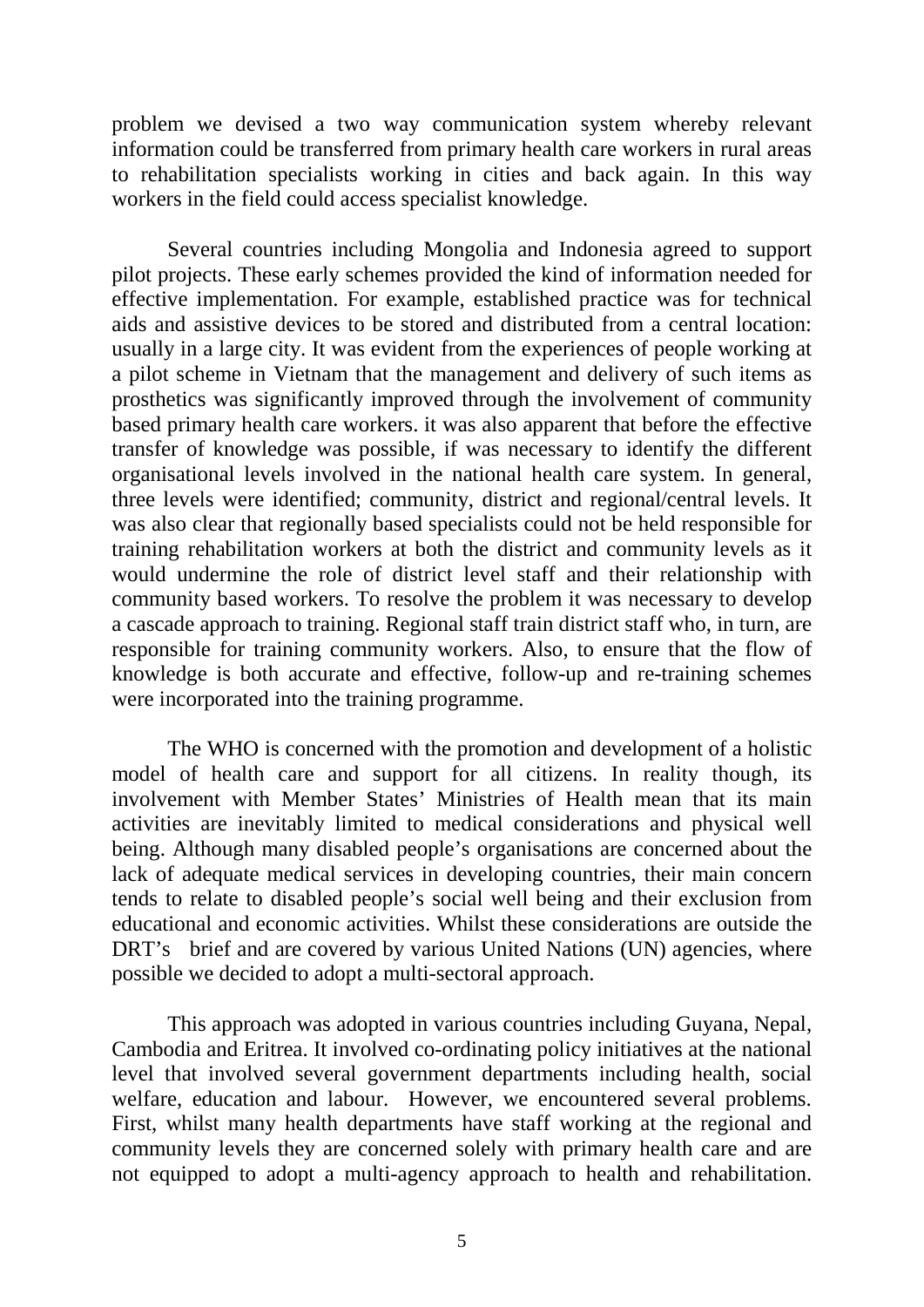Similarly whilst education departments have teachers in most villages they too are not trained for community development work, Further some government agencies although enthusiastic about disabled people's economic and social inclusion were, in most cases, very centralised and had very limited resources beyond the nation's capital.

In order to exchange expertise and avoid duplication the DRT collaborated with other relevant UN agencies such as the International Labour Organisation (ILO) and United Nations, Education, Science and Culture Organisation (UNESCO). Meeting colleagues from these organisations proved to be very productive. We were able to harmonize our programmes and in order to avoid different interpretations a Joint Position Paper on CBR was edited and distributed. In this way we were able to provide a more authoritative and unified approach in discussions with representatives of national governments and various government departments.

As a result, joint multi-sectoral pilot projects were established and developed in Ghana and Namibia. These were co-ordinated by staff from the ILO and were supported by each nation's Ministry of Social Welfare. However, it soon became apparent that where one government department is viewed as responsible for a particular programme, other departments will be reluctant to get involved and, most importantly, are not prepared to commit the resources needed to put the programme into practice.

To strengthen the multi-sectoral approach and to secure the participation of disabled people's organizations in the development of and co-ordination of rehabilitation policy, it was decided to organise national CBR committees in many nation states. The committees included representatives from disabled people's organisations, staff from relevant government departments, and delegates from NGOs. Unfortunately, the impact of these committees was not always as effective as had been hoped. It was concluded therefore that an international conference would be useful in order to exchange ideas and develop new ideas. This event was organised and coordinated with the help of the Indonesian Ministry of Health.

Several important issues were discussed. One of the most interesting outcomes concerned the location and membership of the national committees for CBR. It was suggested that in order to avoid the problems of inter-agency rivalry, and reluctance on the part of some government agencies to become involved in disability and rehabilitation issues, that future multi-sectoral initiatives must be co-ordinated at the highest level. In the case of South Africa and Mexico this meant that they were situated in the President's Office. In addition, the Committee must be chaired by someone with sufficient authority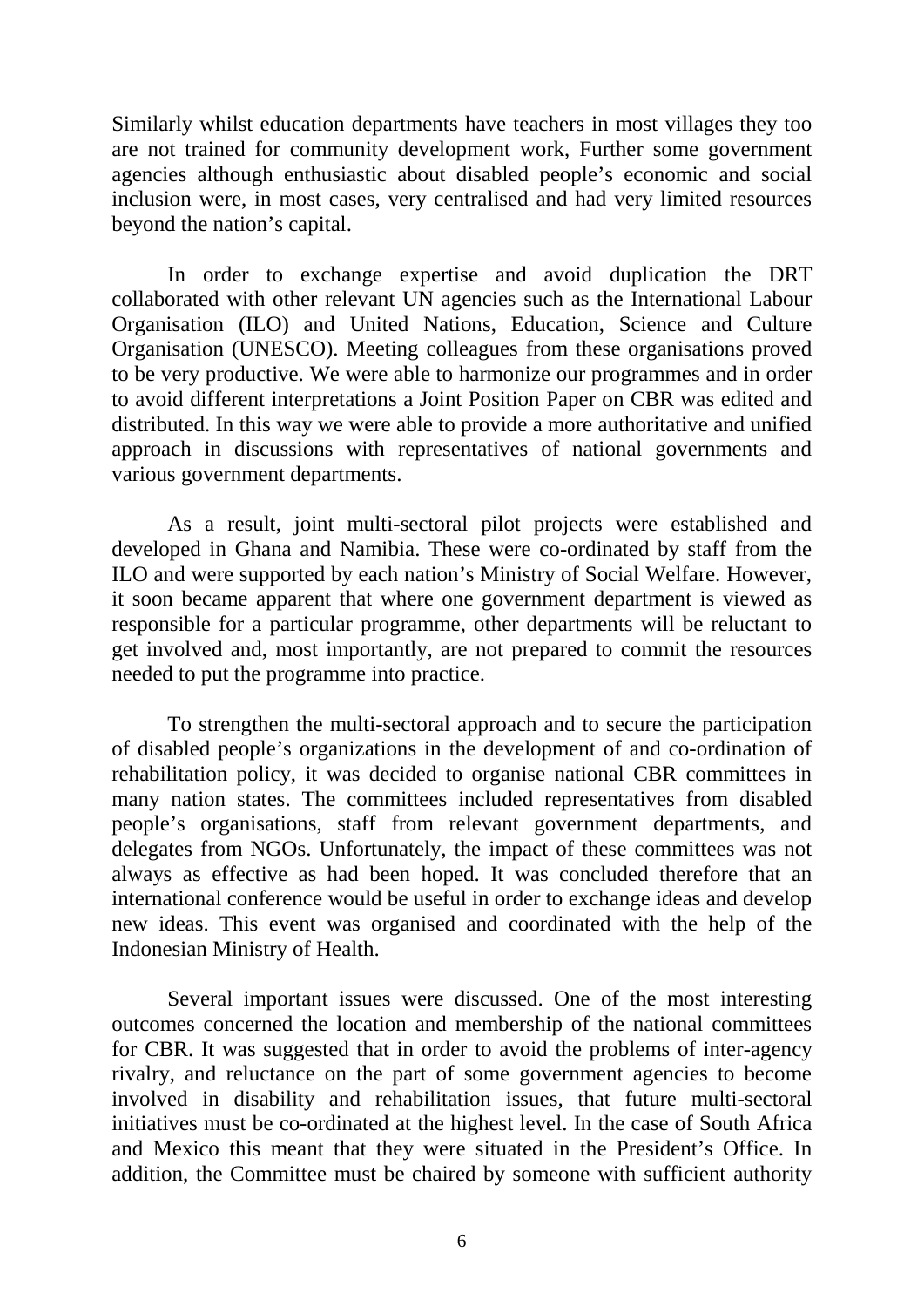to ensure that the different stakeholders participate in an effective and appropriate manner. It was also suggested that these committees should not operate in isolation. A similar structure had to be in place at the community level. Furthermore, as with the national bodies, these groups must be chaired by a local leader, village chief, or someone with similar local standing. Community based committees should also include delegates from across the community. These might include women, children, religious leaders and representatives of other local organisations. In situations where local CBR committees needed the input of government departments and ministries in order to achieve their designated goals, they should elicit support from established regional and national administrative authorities such as the Governor's office. Such a structure was tried and tested by the WHO and International NGOs in Eritrea with the full support of the national Government.

However, there is a well-established link between disability and poverty. Indeed, the main causes of chronic illness and long-term impairment in 'majority world' countries are poverty, inadequate sanitation, poor diet and bad housing (WHO 2001a). But in developing countries poverty is a general experience and not confined to disabled people. This raises the question is it fair to ask poor communities to take responsibility for the support of disabled people?

In response, the WHO developed a programme of action to address the problems of what are often termed 'slum communities'. These are areas characterised by squalid, usually urban, environments with few or no public amenities and populated by desperately poor people living in overcrowded and often unsanitary conditions. Workshops were organised for slum dweller leaders in Manila in the Philippines, and for refugee leaders in Kampala, Uganda. The proposed CBR programme was presented by WHO workers and the discussions that followed were extremely positive. Delegates were generally agreed that not only could a well-organized CBR programme promote equal opportunities for disabled people 'but that the promotion of a caring community will reinforce community linkages and promote inter community development' (WHO 1998: 16). Participants identified a number of potential problems and proposed several recommendations on how CBR could be implemented under such difficult conditions.

A little funding was made available for initial training but community leaders were confident that they could mobilise existing community resources. It soon became clear that commonly held assumptions about people living in 'slum' conditions are often quite incorrect. A frequently held view is that such communities have scarce resources, and are in desperate need of help and interventions from external sources. But although the environment may be poor,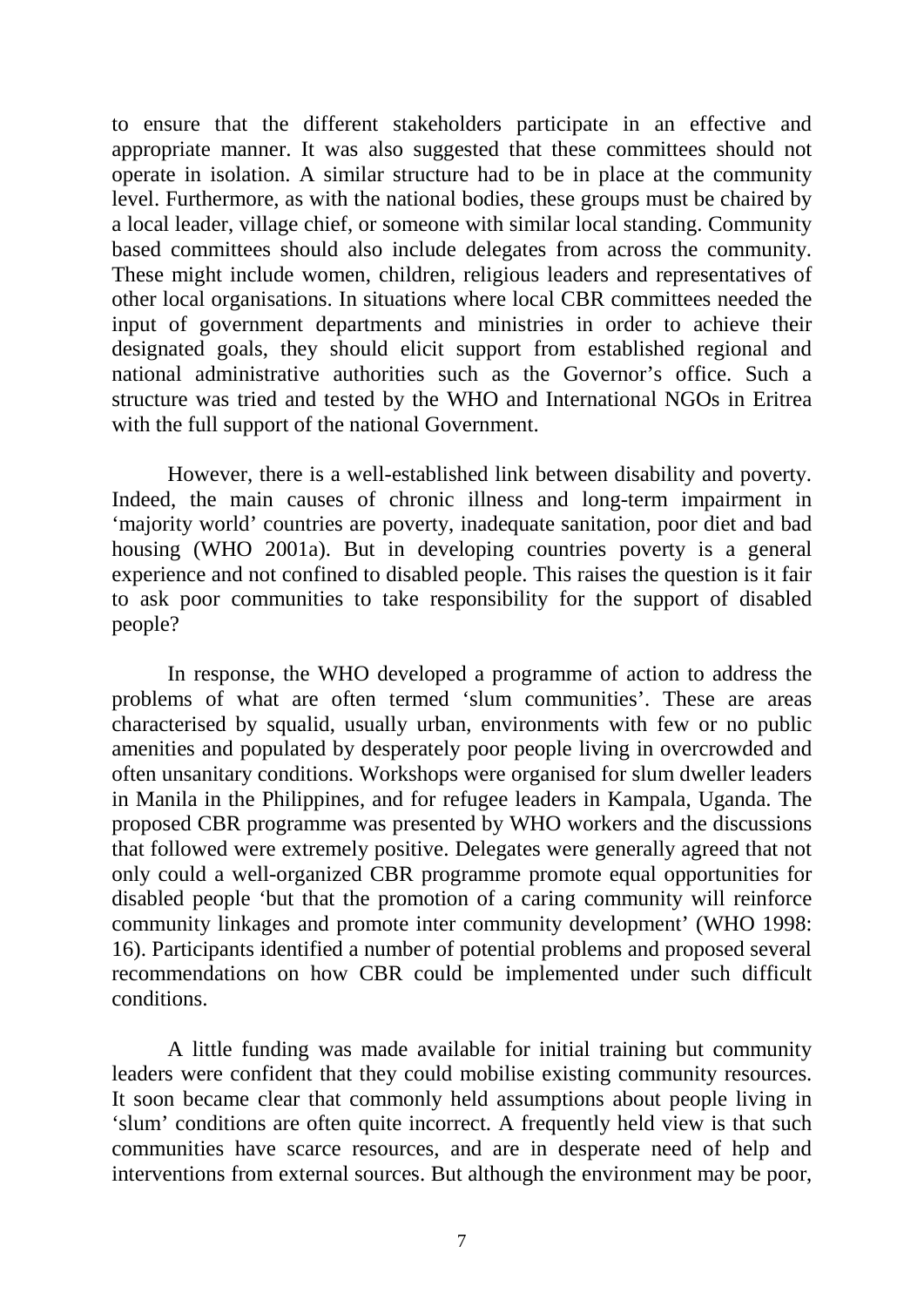the people who live there are often rich in human kindness and solidarity. In my experience, people in very poor communities are both keen and able to help and support the poorest among them. For example, it was proposed that to be effective, the CBR programme must address the needs of all disadvantaged groups within the community. In addition to disabled people these included women with HIV and AIDS and children who had been abandoned, or had noone to look after them.

It was also apparent that no single CBR strategy could be implemented across all communities. Indeed, different communities within the same country often have different needs. A CBR approach has to be flexible enough to adapt to the differing needs of different communities. In order to make a positive impact, CBR must belong to the community and reflect the culture and needs of the host community and not the theories and practices of external experts, international agencies and NGOs.

### **Revising the Disability and Rehabilitation Team's activities**

The work of the Disability and Rehabilitation Team (DRT) is bound to follow the WHO's Constitution. In this, health is defined in terms of physical, mental and social well-being. Additionally, the WHO Declaration of Alma-Ata states that primary health care should address the main health problems within the community. To fulfil this goal preventive, curative and rehabilitative services should be provided along with general health promotion strategies. Furthermore, the DRT is also committed to incorporate the approach of the United Nations (1993) *Standard Rules on the Equalisation of Opportunities for Persons with Disabilities*. This was introduced following the UN Decade of Disabled Persons (1982-1992) and comprised twenty two 'rules' to facilitate full participation and equality for disabled people. These cover all aspects of daily living, including awareness raising, medical and support services, education, employment, leisure and cultural activities. The DRT is concerned with the first four rules. These cover awareness raising, medical, rehabilitation and support services and are considered as preconditions for wider social participation:

Rule 1: States should take action to raise awareness in society about persons with disabilities, their rights, their needs, their potential and their contribution,

Rule 2: States should ensure the provision of effective medial care to persons with disabilities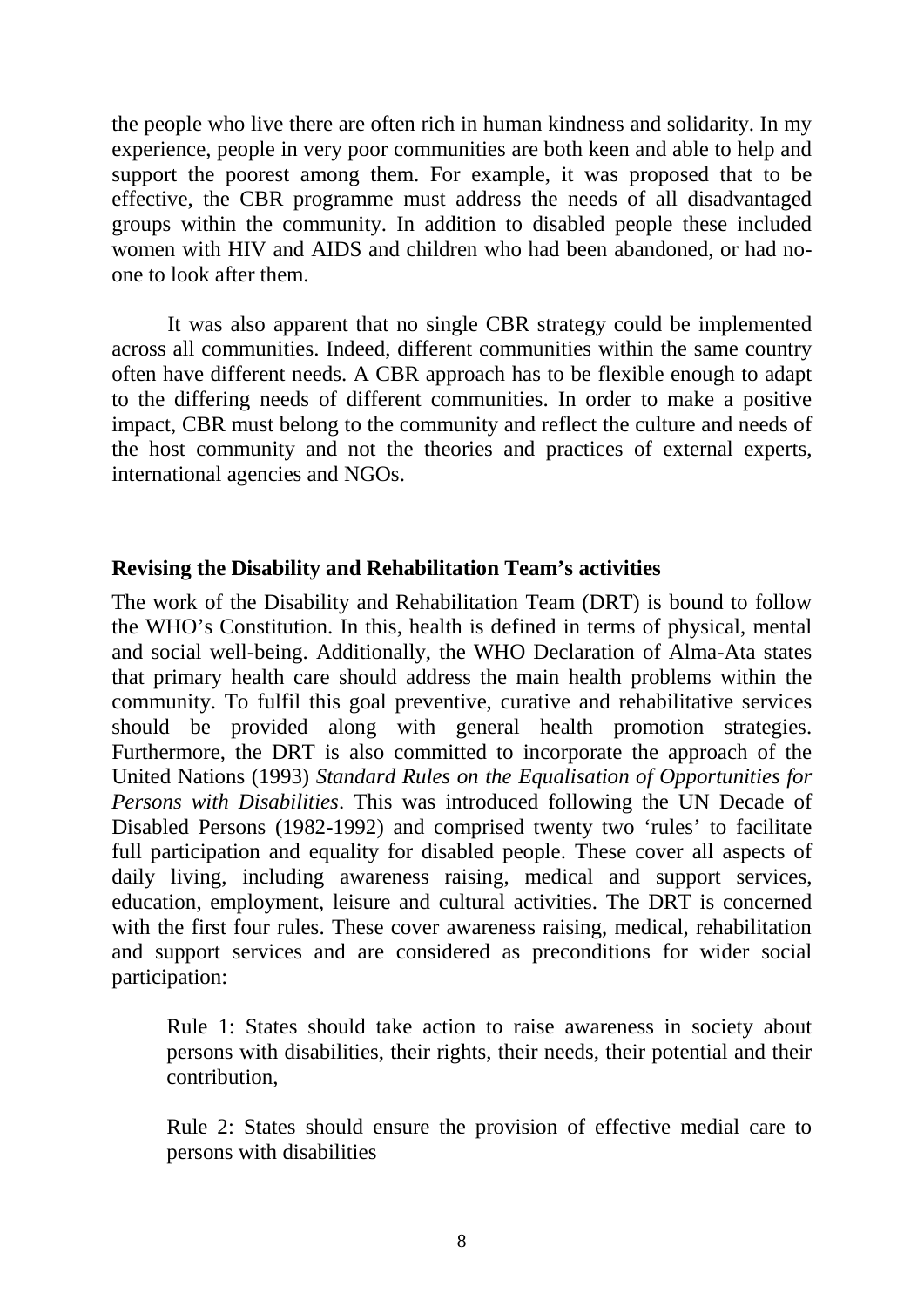Rule 3: States should ensure the provision of rehabilitation services to persons with disabilities in order for them to reach and sustain their optimum level of independence and functioning.

Rule 4: States should ensure the development and supply of support services for persons with disabilities, including assistive devices, to assist them to increase their level of independence in their daily living and to exercise their rights (WHO 1993: unpaged).

To ensure that our projects were compatible with the Standard Rules it was agreed that we should discuss future plans with the UN Special Rapporteur on disability, Bengt Lindqvist, and his panel of experts before presenting them to the WHO Director for approval. It was a fruitful decision that gave us the opportunity to discuss in some detail the work of the DRT with representatives of several leading international disabled people's organisations who were also members of the UN's panel of experts. Many suggestions were made that helped the WHO Team clarify its policy on disability and rehabilitation.

These discussions provided the stimulus for a major revision of the Team's programme. Three core initiatives were identified: *Rethinking Care from Disabled Peoples Perspectives*, a review of CBR, and a review of medical rehabilitation and assistive devices.

#### *a) Rethinking care from disabled peoples' perspectives*

The first of these projects included data collection from various sources on recent developments within the general area of health and disability and concluded with a conference: 'Rethinking Care from Disabled People's Perspectives' held in Oslo in 2001. It was founded on the idea that disability and rehabilitation cannot be understood solely in terms of orthodox medical interventions and conventional notions of care. Instead, it set out to achive the following aim:

give disabled people requiring health and social support an opportunity to contribute to the process of Rethinking Care with respect to policy regarding the development of health and social services, and, in so doing, provide new insights and knowledge for the formulation of appropriate recommendations for WHO Member States (WHO 2001a: 9).

To accomplish this aim data were collected from various sources. These included the commissioning of the discussion paper written by Vic Finkelstein (1998) *Rethinking Care in a Society Providing Equal Opportunities for All*, and a request for testimonials and additional papers from disabled people and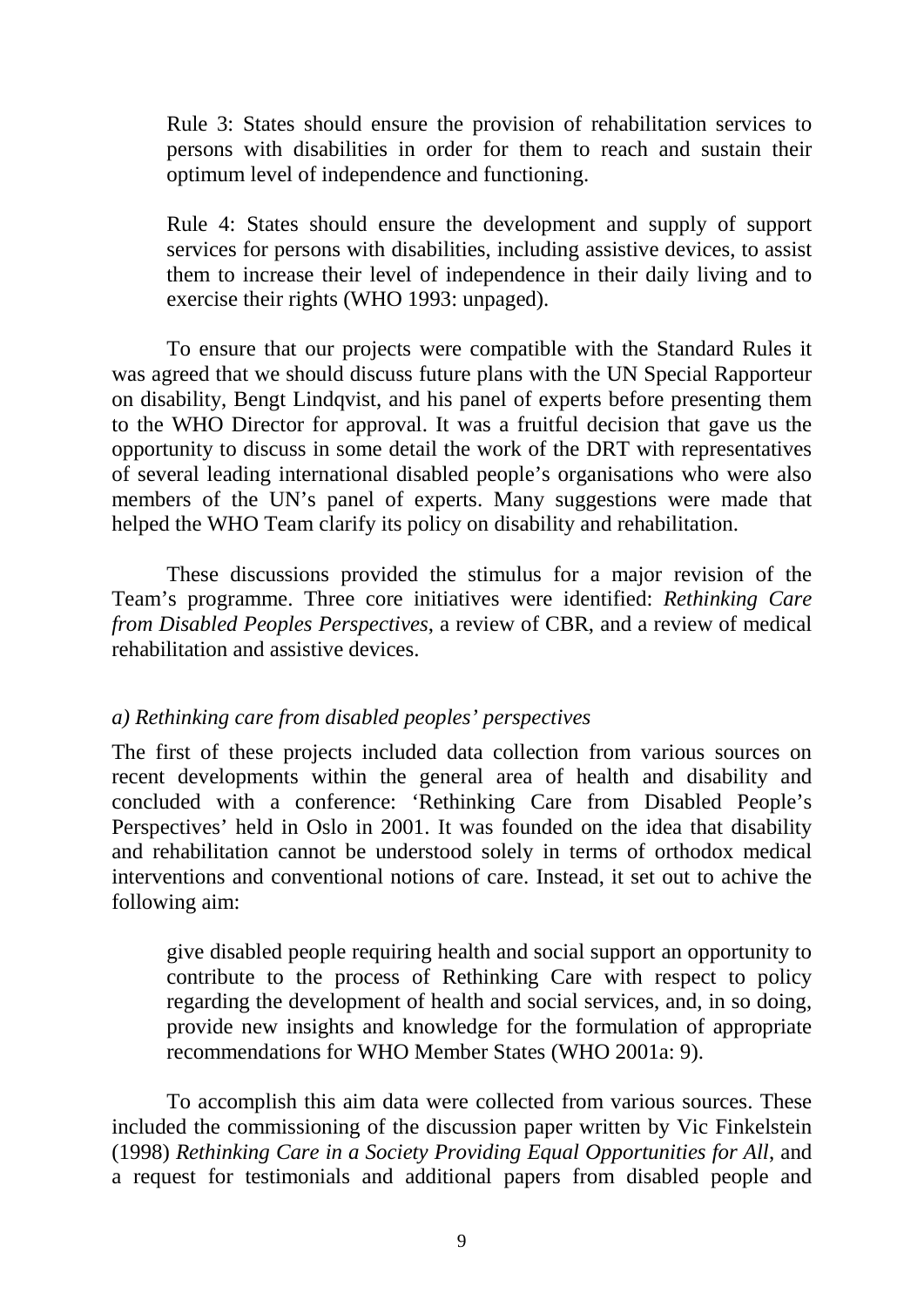professionals from all over the world. During the year 2000, 'Over 3500 responses were received, over 80 per cent from disabled individuals themselves and many by email' (WHO 2001a: 7). These testimonials and papers are avialable from the WHO as *Voices* (WHO 2001b) and *Rethinking Care from Different Perspectives* (WHO 2001c).

The Rethinking Care Conference brought together disabled people, parents and 'carers' of disabled individuals, professionals and policy-makers from rich and poor countrioes to reflect on and discuss relevant issues and concerns with reference to current provision within the context of the first four UN Standard Rules in order to formulate appropriate policy recommendations for WHO Member States with respect to awareness-raising, medical care, rehabilitation and support services. A conference report was later produced which contained an outline of the proceedings and recommendations.

Adopting a broadly social model approach to disability the recommendations included:

the recognition that Member States must adopt a holistic approach that incorporates the introduction of policies to eliminate poverty and secure equal access to *all* community-based services and facilities. These include medical services, education, employment, housing, transport, and public amenities.

This must be accompanied by the introduction of comprehensive and enforceable anti-discrimination laws and policies to secure the active and meaningful involvement of disabled people and their organizations in all future policy developments.

States must adopt a truly inclusive approach to these issues that addresses equally the needs of *all* disabled people. This includes disabled women, disabled children, and people with complex and/or multiple impairments with potentially high dependency needs (WHO 2001: 4).

Delegates also made several recommendations for the implementation of policies on medical care, rehabilitation, support services and awareness-raising and stated that access to medical and related services is a basic human right and, therefore, must *not* be determined by the ability to pay. Moreover,

the responsibility for introducing and financing these developments rests with national governments. High-income states, international monetary institutions and transnational organizations should make resources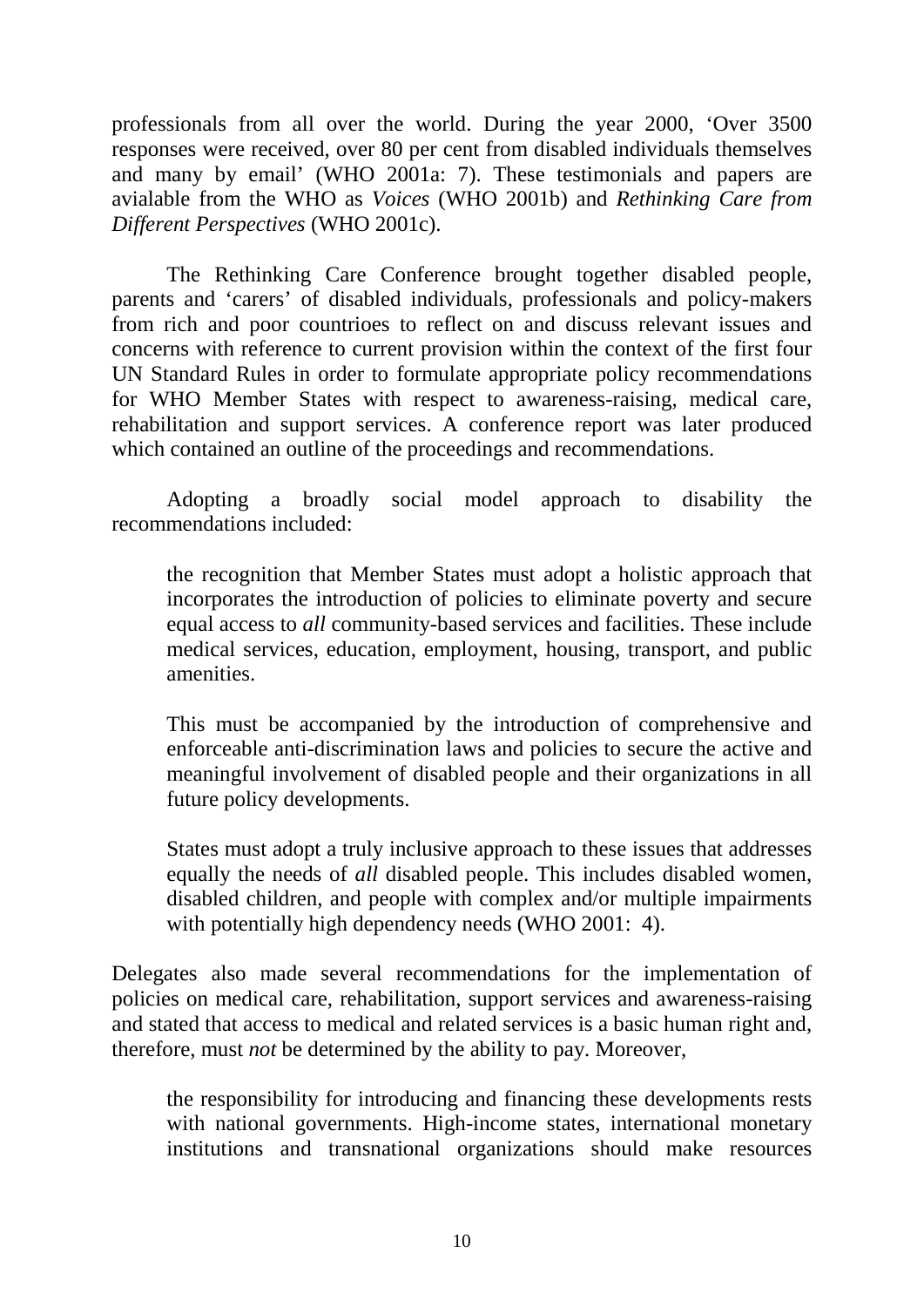available to the governments of low-income countries that do not have the means to secure these developments (WHO 2001a: 5).

#### *b) Reviewing CBR*

The second initiative involved a review of the DRT's CBR strategy in collaboration with other UN organisations, WHO member States, NGOs, and disabled people's organisations. The Government of Finland agreed to host and support this review which culminated with a conference staged in Helsinki during May 2003 (WHO 2003).

From 2000 to 2002 the WHO sponsored a series of meetings on CBR. These identified four major topics for the improvement of the impact of CBR: i) community involvement and ownership; ii) multi-sectoral collaboration in the implementation of CBR; iii) the role of disabled people's organisations in CBR; and iv) the scaling up of CBR programmes. In addition the participants discussed the evolution of CBR from a model that was often viewed as medical to one that promoted the inclusion and rights of disabled people within their respective communities.

It was agreed that creating awareness about CBR requires activities that focused on both the community and decision makers. Furthermore, awarenessraising cannot be general but must be appropriate to specific groups. Dialogue between participants must be culturally sensitive and use appropriate language. Participating states should have a national policy on disability issues. There must be a 'political will' at all levels and within all ministries for the implementation of CBR to be truly successful. This must recognise that accessibility, participation and inclusion are matters of human rights. In recognition of the fact that without Government support the 'scaling up' of CBR will not take place, disabled people's organisations and NGOs should use the media to lobby governments (WHO 2003).

All participants in the review considered CBR a useful strategy to promote the human rights of, and equal opportunities, for disabled people regardless of the nature or severity of their impairment. Highlights from the recommendations generated by the review include the following:

• All stakeholders in CBR should work to ensure the human rights of disabled people.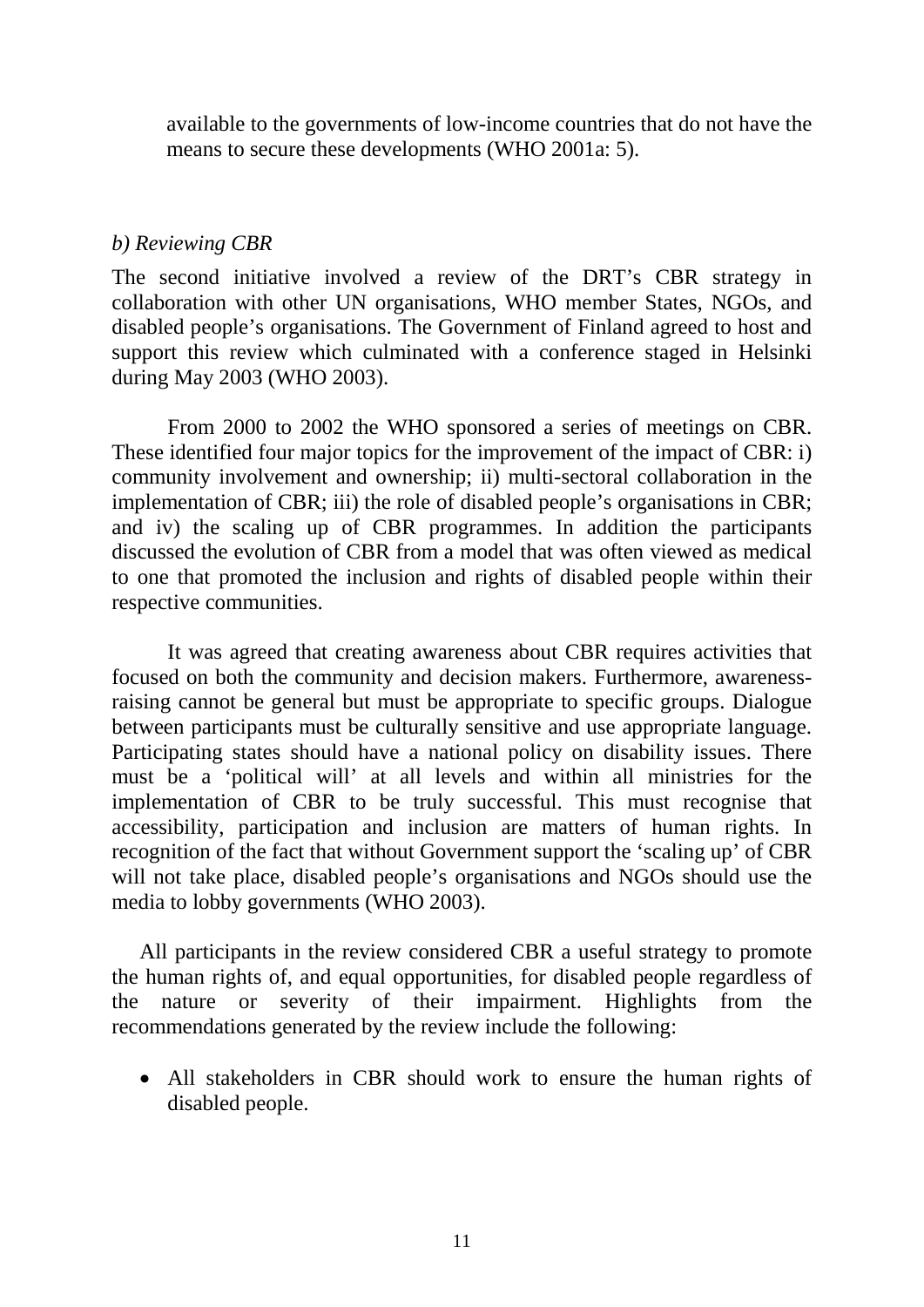- Government policy and support are essential; for the development of CBR programmes including the policies that support the rights of disabled people.
- Multi-sectoral collaboration is essential to CBR, including co-ordination and co-operation between community and referral services and agencies.
- Disabled people's organisations have a key role to play in educating disabled people with regard to their rights and advocating for those rights to all stakeholders involved in the development and implementation of CBR.
- All UN agencies, international and local NGOs should collaborate with governments in the promotion of CBR as a strategy for the inclusion of disabled people in all programmes for the reduction and prevention of poverty (WHO 2003: ii).

## *c) Review of medical rehabilitation*

The final element of the DRT's strategy revision was a proposal to review medical rehabilitation and the provision of assistive devices. This is another collaborative venture involving governments, international medical organisations, and disabled people's organisation. The recommendations from the first two initiatives, outlined above, have been incorporated into the review guide. The review is currently being conducted; once complete the results will be presented to the WHO General Assembly.

As will be very evident from this discussion, the WHO DRT does not work in isolation. Depending on the project, team members often collaborate with other WHO units and groupings sharing knowledge and experience in order to provide a more comprehensive and valuable service. Important recent developments from this type of collaborative activity include the *International Classification of Functioning, Disability and Health* (WHO 2001d) finalized by the WHO's 'Classification, Assessment, Surveys and Terminology Unit' and the *Innovative Care for Chronic Conditions: Building Blocks for Action* (WHO 2002) initiative that was produced by the WHO's Health Care Team.

Unlike its predecessor, *The International Classification of Impairments, Disabilities and Handicaps* (WHO 1980), the new classification of functioning and disability addresses not only bodily functioning and structure as impairments, but also activity and participation in community, social and civic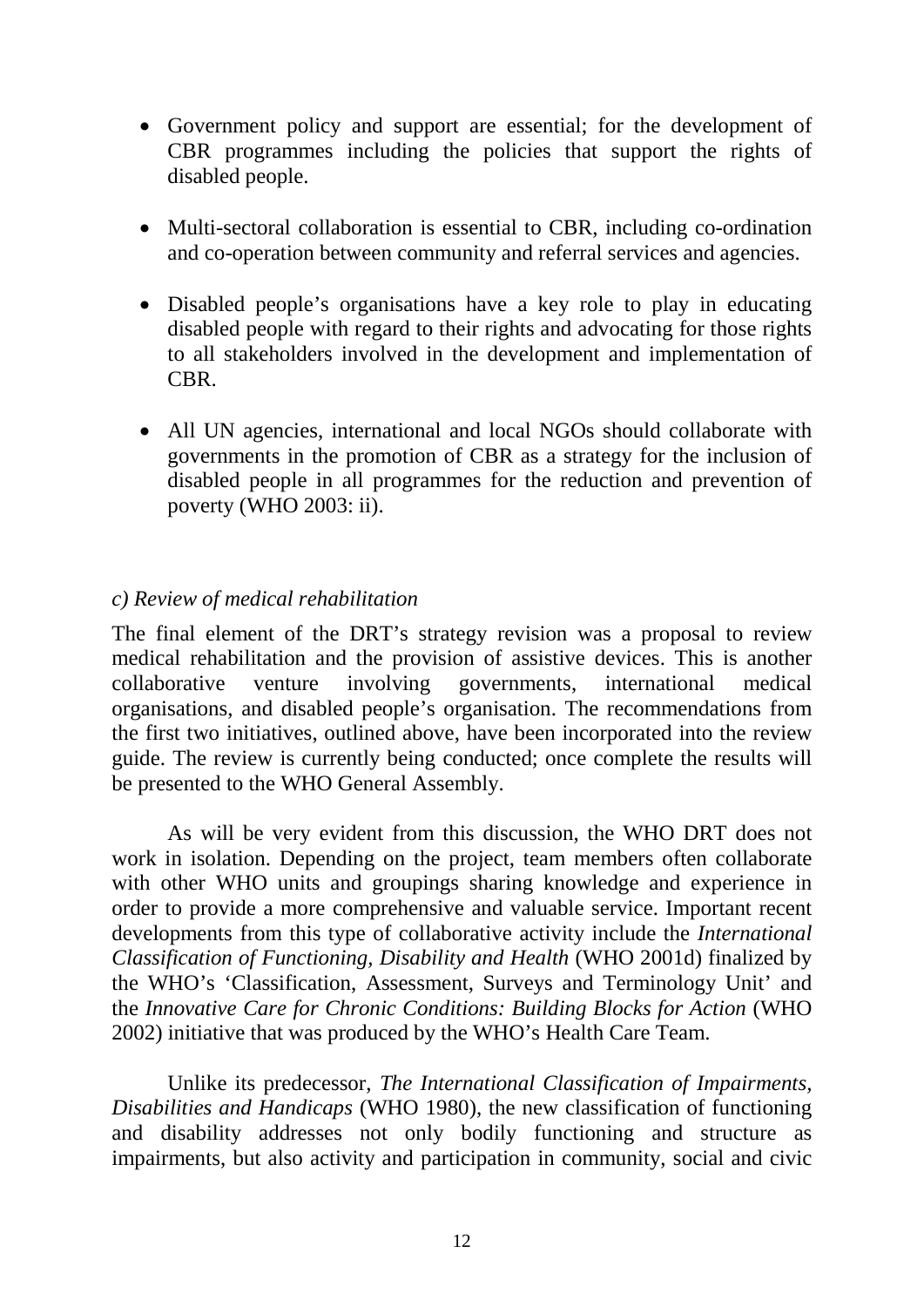life. 'Activity' represents the execution of daily living tasks and 'participation' refers to involvement in life situations and the interaction between the individual and the community. These are all influenced by personal and environmental factors. This new classification system recognizes that when there is a facilitative environment, disability is reduced, and when the environment is hindering, disability is made worse. For further discussion of the strengths and weaknesses of this new approach see Bury (2000), Hurst (2000) and Pfeiffer (2000).

The *Innovative Care for Chronic Conditions* initiative starts from the premise that most health care systems are not prepared or equipped to cope with people who have long term or chronic conditions. Therefore, it is argued that interventions should be directed toward the effective prevention and management of chronic conditions. This requires the shift in emphasis from an approach that is based on an episodic care model in favour of one clustered around a more comprehensive system of care and support. The key aim of this approach is to give those with long term health problems the knowledge and skills for self management. This involves goal-setting and problem-solving linked directly to existing community resources. In order to facilitate this transformation, medical and rehabilitation teams must restructure their working practices to improve the development and delivery of the range of services needed to empower individuals and their families to live within rather than apart from the community. To this end the traditional prescriptive role of the medical professional must give way to one of consultation; doctors and associate professionals must become a community resource.

## **Conclusion**

In this chapter, I have described my experiences as a medical physician coming to terms with the problems faced by disabled people mainly in the poorer countries of the developing world. My experiences in Africa taught me that poverty and disability go hand- in-hand and that the difficulties disabled people and their families encounter in their everyday lives cannot be solved by medical interventions alone. This awareness was strengthened after I became involved with CBR, the WHO's disability and rehabilitation programme, and disabled people's own organisations. For me, there is little doubt that CBR policies can only be successful with the full support of the entire community, and that disabled people's organisations and NGOs must work together to bring about meaningful change. Disability is a human rights issue. However, the development and recent revision of the WHO's CBR programme clearly emphasises that there is a continuing need for appropriate medical and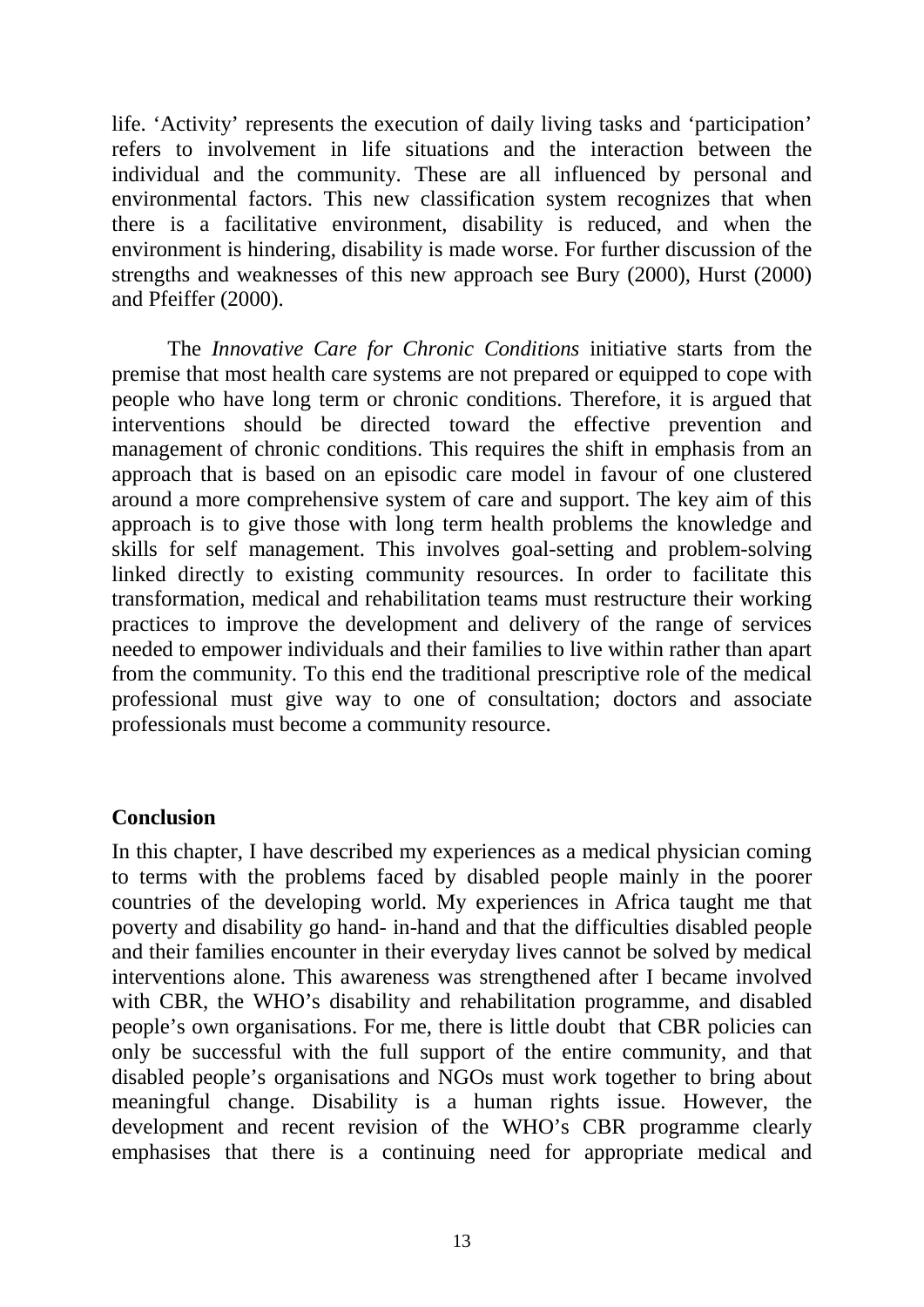rehabilitative interventions, and that these should complement disabled people's on-going struggle for equal opportunities and human rights.

## **References**

Barnes, C. and Mercer, G. 2003: *Disability*. Cambridge: Polity.

Bury, M. 2000: A Comment on the ICIDH2. *Disability and Society*, 15 (7) 1073-1078.

Finkelstein, V. 1998: *Rethinking Care in a Society Providing Equal Opportunities for All*, Invited discussion paper submitted to the World Health Organisation  $3<sup>rd</sup>$  March (available on: www.leeds.ac.uk/disabilitystudies/archiveuk/index).

Hurst, R. 2000: To revise or not to revise. *Disability and Society*, 15 (7), 1083- 7.

Ingstad, B. 2001: Disability in the Developing World. In G. L. Albrecht, K.D.Seelman, and M. Bury (eds), *Handbook of Disability Studies*. London: Sage, 772-92.

Pfeiffer, D. 2000: 'The Devils are in the Detail': the ICIDH2 and the Disability Movement. *Disability and Society*, 15 (7) 1079-1082).

Stone, E. 1999: Disability and development in the majority world. In E.Stone (ed.), *Disability and Development*. Leeds: The Disability Press, 1-18.

United Nations 1993: *Standard Rules on the Equalisation of Opportunities for People with Disabilities*, New York: United Nations.